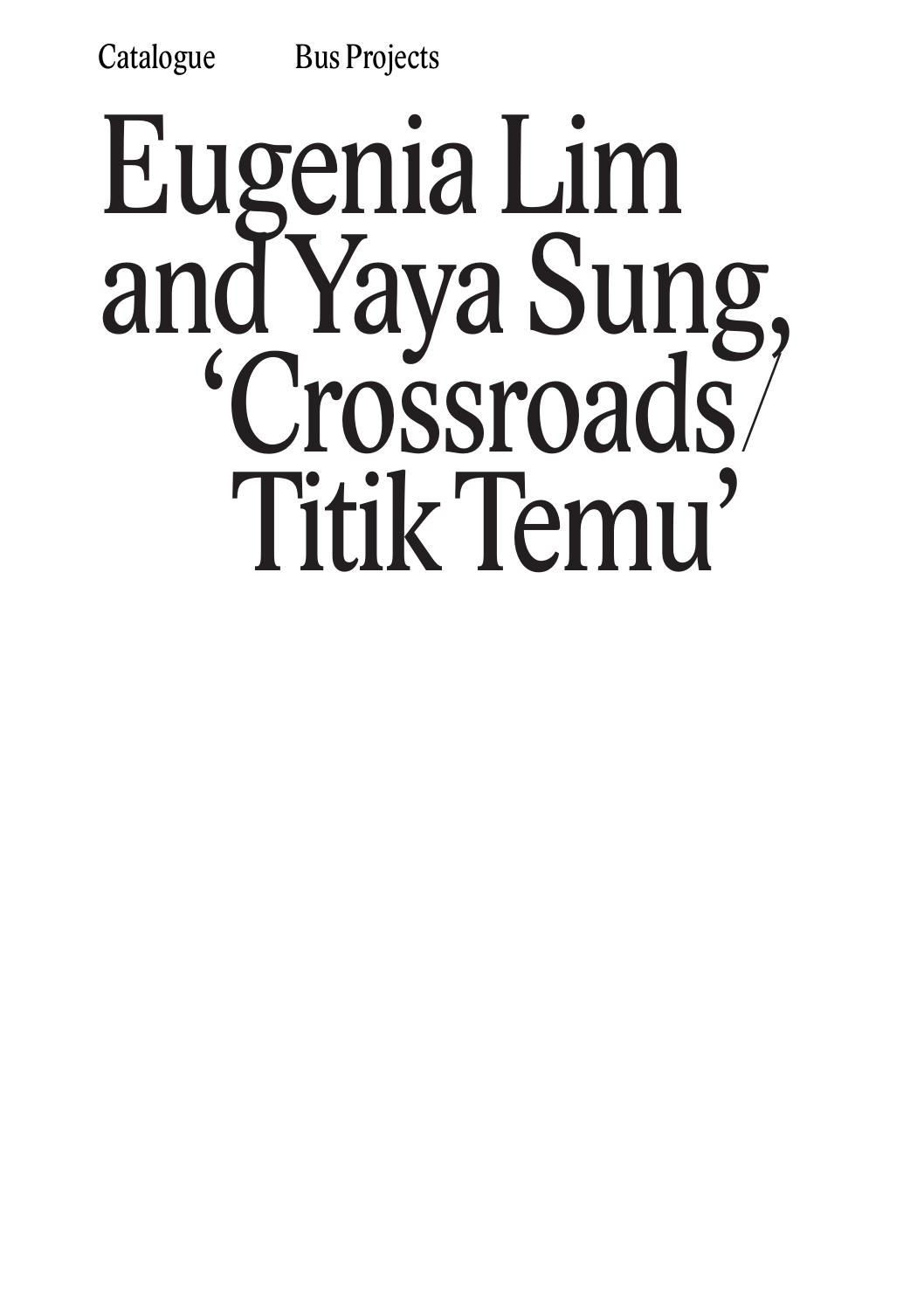



Mar. 11–Apr. 11, 2020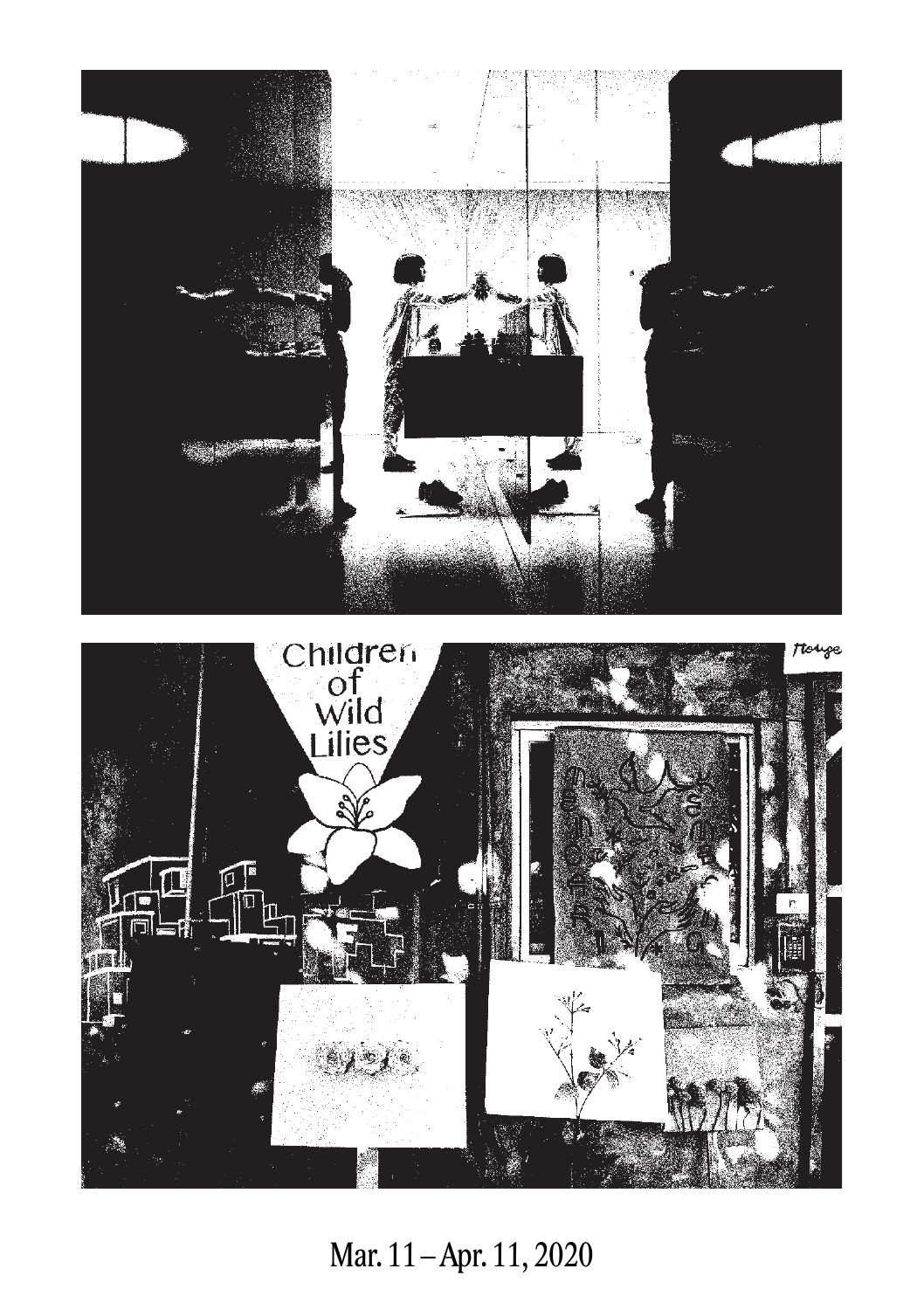Eugenia Lim and Yaya Sung, Curated by Bianca Winataputri, 'Crossroads/Titik Temu'

Crossroads/Titik Temu is an experimental and collaborative curatorial series that brings together contemporary visual artists from Indonesia and Australia. This project aims to create an on-going dialogue between the two countries, focusing on developing room for artists to research, collaborate and develop their practice beyond the thematic demands of cultural institutions.

For the first of its series, Crossroads/Titik Temu brings together the cross-art forms and performative practices of Melbourne-based artist Eugenia Lim and Jakarta-based artist Yaya Sung. Together their works reflect on the complexities of individual, collective and national identities, and the spaces in between. Each artist explores notions of the self in a globalised society, both facing different challenges and conditions in their local contexts and communities.

This exhibition acknowledges these cross-overs in their practices but focuses particularly on their process as artists. The works displayed are carefully selected to reveal and reflect on the often overlooked position of process in an artist's practice. There is perhaps a rather obvious progression across Eugenia's works that may not be as apparent compared to Yaya's. But both artists' practice lives through the idea that process is a never-ending cycle of questions and answers and more questions. Each work starts with a question which opens out into a conversation with the audience; lines of enquiry extend out for years, into future artworks.

3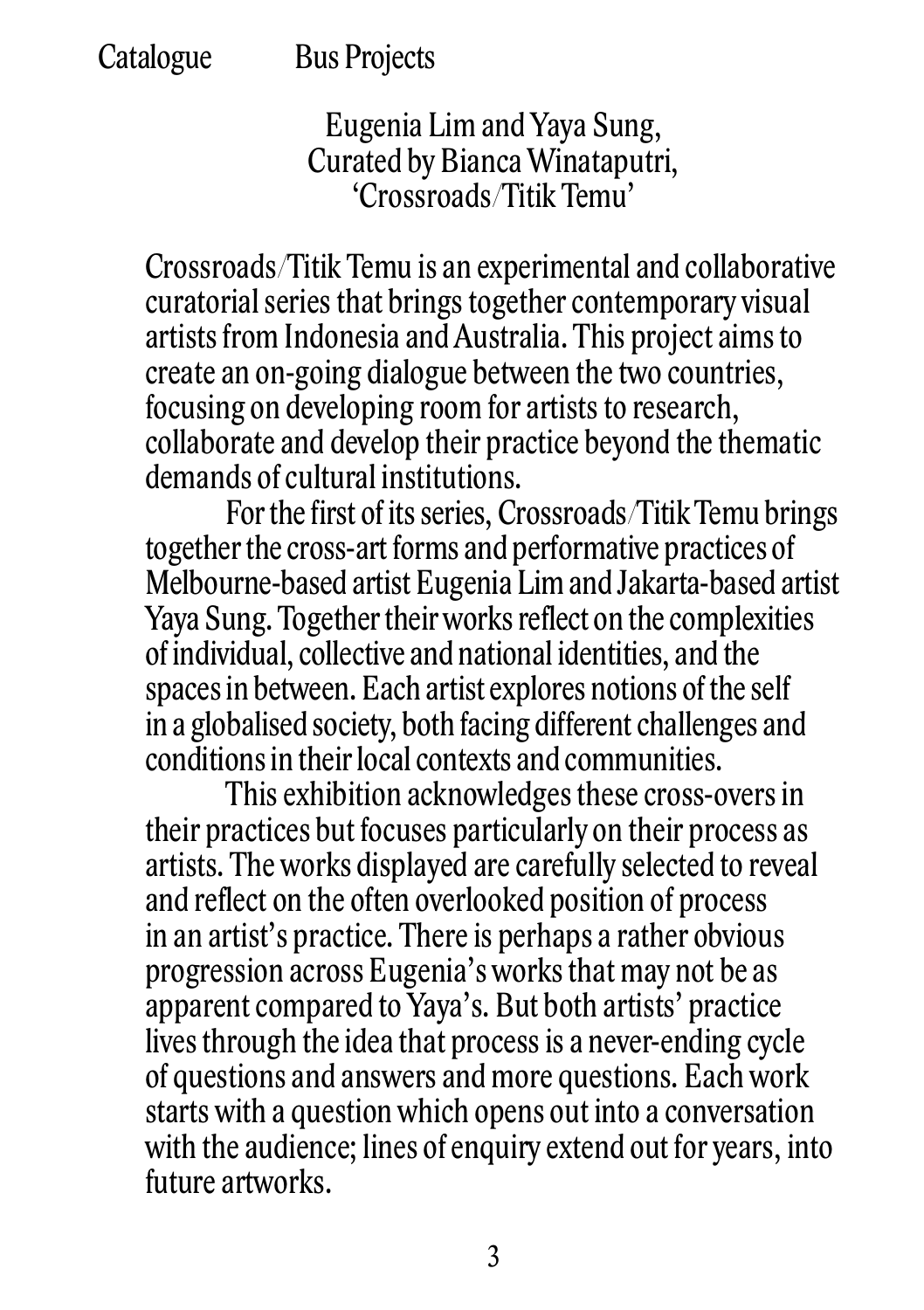From Peter Weir's 'Picnic at hanging rock' to Robin Boyd's 'The Australian Ugliness', from the bush and suburbs to monuments and high-rise buildings, Eugenia's 'Australian Landscapes' (2010) and 'Australian Ugliness' (2018) illustrate her ongoing exploration of sense of place and belonging. Performing as the white-haired 'Miranda' in Australian Landscapes, Lim later morphs into the shinygold persona (with reference to Tseng Kwong Chi) of 'The Ambassador' by The Australian Ugliness. In both works we are invited to follow the landscapes yet can't help but focus on the displaced artis. These evident similarities between the two works demonstrate the artist's immersion in research, site-responsive and performance-driven practice, following the changes in her thought-process, technology, and the world more broadly. Eugenia shares that her artistic process is quite cyclical: ''I often have more questions through the making of a work than before."1 By the time the artist starts creating Australian Ugliness her questions expand: Who holds the right to design our spaces and who are they designed for? Who shapes our built environment and in turn, how do these forces shape us?<sup>2</sup> It's been a 15-year history of the artist pursuing questions of identity and displacement, unpacking cultural stereotypes and understanding what belonging and in turn alienation means in a globalised world. This long process of research, collaboration and featuring herself in most of her works has helped Eugenia "work through a lot about my own identity and the history of Chinese and Asian presence in Australia from my perspective."3

- 1 Eugenia Lim in conversation with Bianca Winataputri, March 2020
- 2 Eugenia Lim 'The Australian Ugliness' statement,
- https://www.eugenialim.com/portfolio/the-australian-ugliness-2/
	- 3 Eugenia Lim in conversation with Bianca Winataputri, March 2020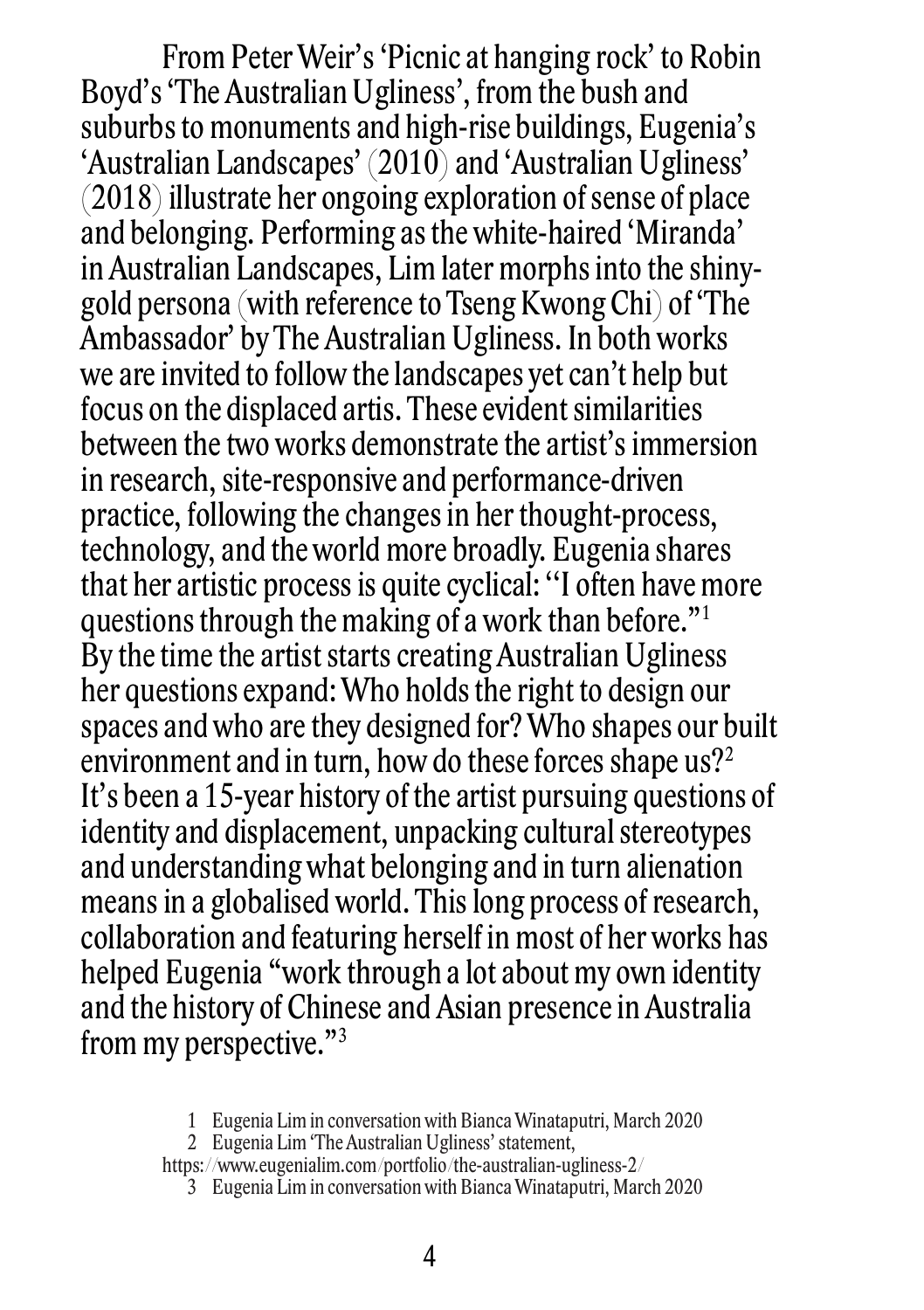For Yaya, process is her way of making connections: to the world, to the people around her, and to herself. Her questions, similar to Eugenia, revolve around her identity and belonging against Jakarta's contrasting cultural landscape. As Chinese-Indonesian, Yaya struggled to understand why it was difficult for her to be accepted or considered as equal. After many explorations into historical books, archives and numerous interviews with friends, family members and local communities, she found herself continuing to make connections to the stories and people around her, but most of all herself. In 'Study of sanity: Flexuous (2015 & 2019)' the artist explores her body through a series of yoga poses. Captured through the malleable texture of fabric, pulled across sideways and under, we can almost feel the invigorating stretch and sense of balance that the artist experiences. Yaya recalled "Never have I imagined that this process of familiarising myself with my own body [through yoga], opening joints and stretching muscles, would rejuvenate my soul. I felt a process that is very personal … there is a similarity between the process of making art and this process of exercising."4 The artist draws this connection from the tendency of assessing process by its end result: a work of art displayed in the gallery and a good-looking body. But it is feelings of uncertainty, fear, disappointment or happiness that is central to the process of making art, just like the pain, weary and often fatigue feelings during an exercise.

One experience that was significant to Yaya's artistic process was during her residency at Treasure Hill Artist

<sup>4</sup> Yaya Sung 'Study of sanity: Flexuous (2015 & 2019)' statement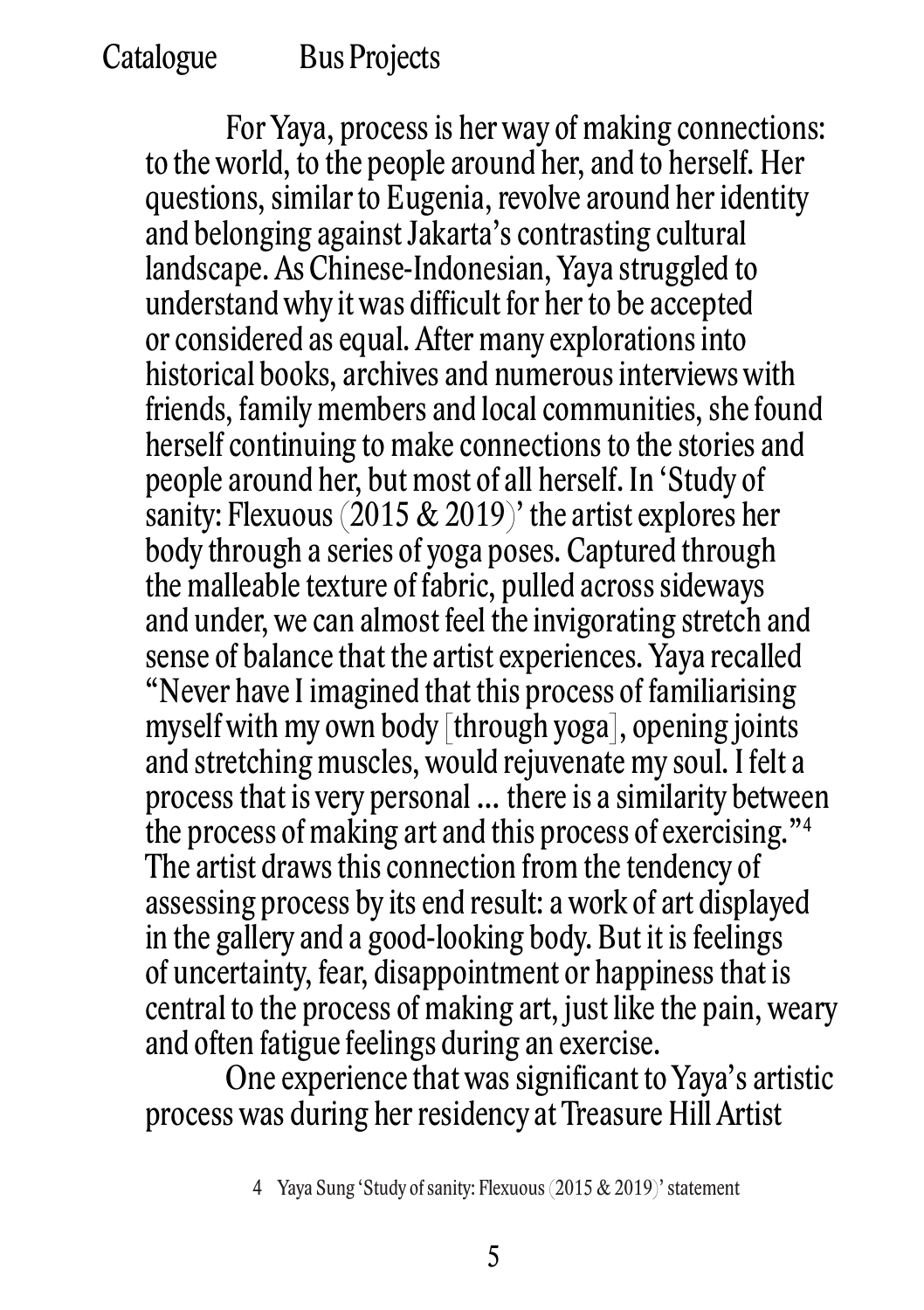Village, Taipei, in 2016. She recalled struggling to connect with the local community in the area particularly with language barriers and the history of the area almost being demolished and recently turned into an Artist Village. With this tension in the background and seeking connection with the community, Yaya sensed a feeling of being 'unwanted' that was somewhat familiar to her as she often felt the same at home. She explored this 'unwanted' feeling and in response wrote a letter to members of the community, introducing herself and sharing her intentions as an artist in residence. From her research and limited conversations with the community, she painted a series of banners that captures her thoughts, struggles and experience during her residency, which was displayed around every inch and corner of her studio/space at the Artist Village. These banners illustrate Yaya's connection and response to the Artist Village, combining her personal experience as an artist in residence as well as her research on Taipei's artistic/ visual cues that use flowers, elements of nature and big bold texts. This endurance and often conflicting journey of Yaya's process is best captured in a scribble she shared from one of her notebooks: "Which one is more important, the audience to understand the thought process [of the artist] or understanding the final outcome?"

> Thank you for reading. As Bus Projects greets a new space, this exhibition can also be read as an introduction to Crossroads/Titik Temu as we continue our conversation.

(Bianca Winataputri, 2020)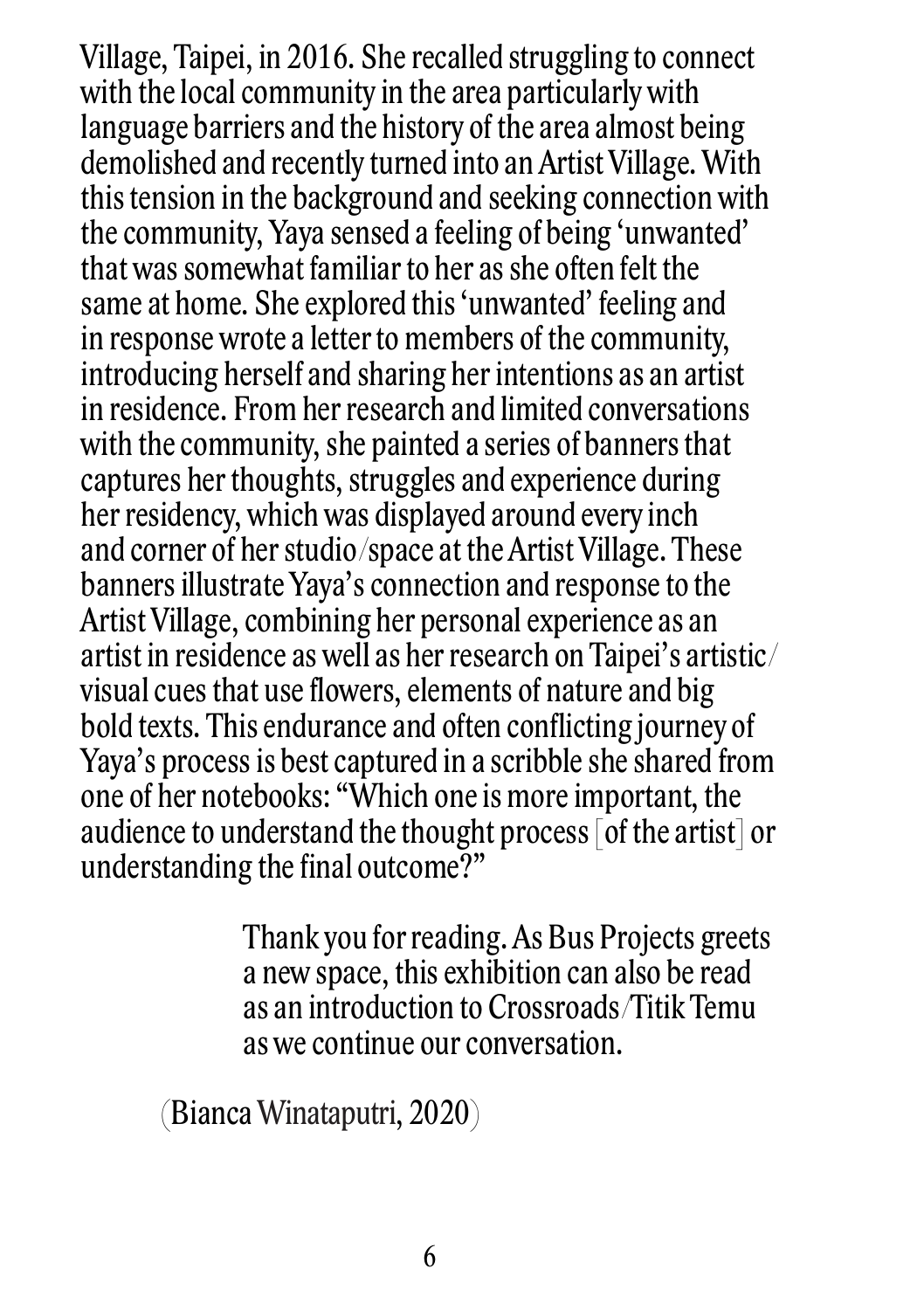I would like to thank the artists, Eugenia Lim and Yaya Sung, for their generous contribution to the exhibition and for sharing their stories; Bus Projects, especially Channon Goodwin and Kathryne Honey for their continuous support and hospitality; THIRDS Fine Art Printing and Neo Framers for supporting the delivery and installation of the works; Reagan Kurniadwiputra Susanto for his unwavering support throughout the project and its development.

On Process: Eugenia Lim & Yaya Sung in conversation with Bianca Winataputri

BW How do you value process as an artist?

EL Well ... my process is very slow. There is around a ten year gap between Australian Landscapes and Australian Ugliness. Process for me begins with a work that's just been presented, and there's often questions in the making of that work that becomes a starting point for the next phase of research and making. It's quite a cyclical process. I often have more questions through the making of a work than before. I think for me, I heavily focus on research but not in an academic way. While I'm teaching at university, I haven't been in academia for a long time. My process is driven by research and big, difficult questions. I'm always looking at other disciplines but it's only through art that I can put them together. I work with people who are experts in other fields that I can learn from. So it's really about gathering a lot of information. Then it's about figuring out the form; how the work will manifest. I almost feel like there's a lot of unknowns. Often I feel like I have no idea how to make a particular idea or question into an artwork. But the work eventually begins at some point to take its own shape, have its own way of becoming. I think at a certain point you become a conduit for the work itself.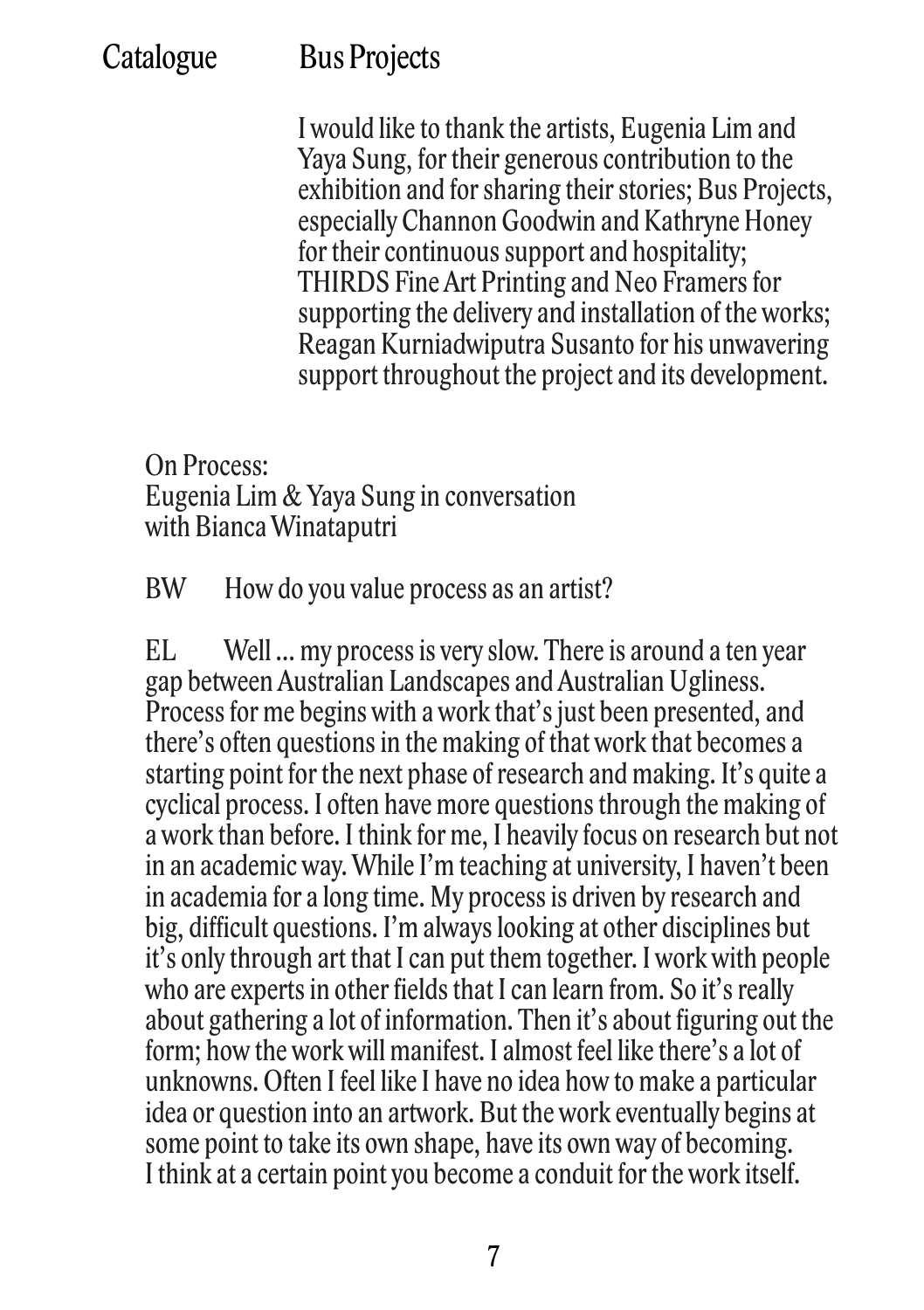The process is thinking a lot with my brain and realising how little I know. Usually there will be a deadline that I have to meet from a public or presentation point of view, but it doesn't mean that the question is over.

YS My process involves readings on history, interviews and even casual conversations. The purpose of every process is to seek answers over a certain set of questions. However oddly enough every process that I've gone through always leads me to a whole bunch of other questions. It leads to more questions than answers. This is why I appreciate the journey of a process in making artwork because it can sparks new enthusiasm, curiosity, and encouragement to seek new knowledge.

BW How do you see or approach the self in your works? Why did you decide to feature yourself in your works?

EL Maybe I should start with how I first started. I think it was really during art school, when I was doing my undergrad. I realised that I was always there and that I could use myself as material, it wouldn't be something that I would have to explain or make someone else do. And it made sense to perform; as I was trying to unpack cultural stereotypes especially through the image or the screen or the photograph. It became quite important for me to start framing myself, making the decisions on how I wanted to be seen and to subvert expectations using myself as the image. I've been performing in various ways, whether through live performances or through photos or videos, I guess probably for the last 15 years; a lot has happened. This long process helped me work through a lot about my own identity and the history of Chinese and Asian presence in Australia from my perspective. There's a lot that I've learnt and I've attempted to offer the audience ways of seeing Australia from a very different perspective. I feel that history is always written by the victors, but there are many other stories that need to be heard. I'm using myself to try and reflect even a slice of that much larger history for the wider public. It's taken me to a point where I'm now interested identity in a more global context, shifting from Australia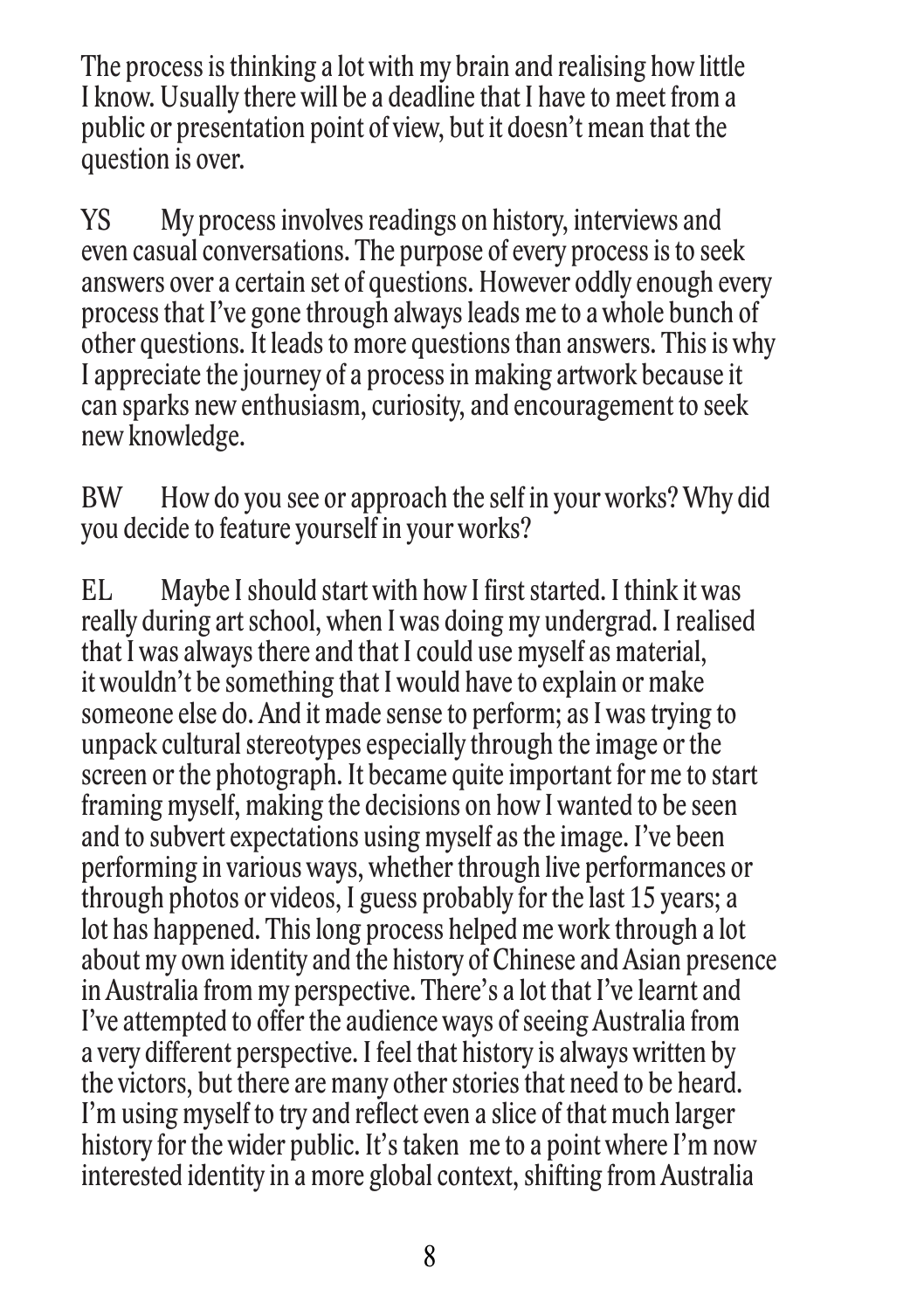to the world. I might not appear in my works anymore, let's see. It's been a 15-year process and I'm now entering a different unknown space ... and that's exciting.

YS I also question it. Why do I often feature myself and utilise self-portrait in my works? Am I actually, actualising myself here? Growing up in a political regime where your identity, your race, your beings are considered a threat, a weakness, and disadvantages will make you feel small and insignificant. And those feelings sucks to the core. I guess that is one of the biggest reasons why I put myself out there, to make a statement to the world that I am here, I am alive, I have a story to tell, and I matter.

BW Eugenia perhaps this question is more relevant to you, although the self is very central in your works it is often developed in collaboration with others. How do you navigate between the self and the collective/collaborative in your works? How is this significant in your process?

EL I've worked collaboratively since about 2005 and I guess it all started at university when a lot of us realised that we were making works that don't sit within the white cube gallery setting. We were starting to think of ways to support each other's works, particularly for artists working more experimentally, working with sound and in a temporal way. I became quite used to this idea and liked working towards something bigger than I could do on myown. Bigger than the sum of its parts. I guess when I started focusing on my own work, I learnt my strengths and weaknesses – there's so much that I can't do. And so I work with people that have other skills and perspectives, and allow for that in the development of my works. I love working with people who have their own vision and input that they can bring to the work. Knowing acutely that I don't know everything, I feel like I learn everytime I collaborate with people.

It's been an interesting collaboration working with APHIDS, a collective that I co-direct. There are a lot of questions that we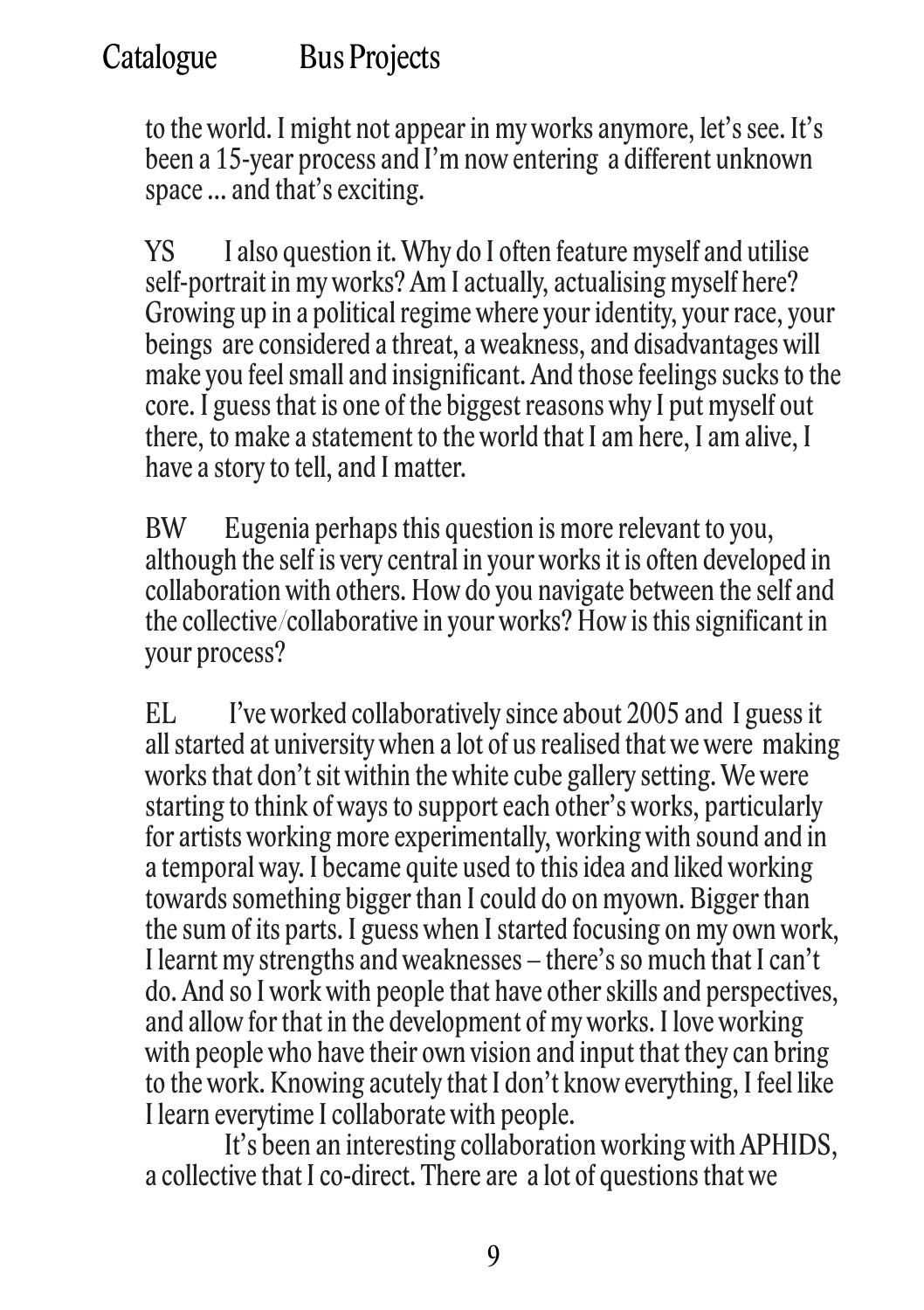grapple with: how does authorship and co-authorship manifest? How do you work through an artist's vision that can't work without the many? It's a constant negotiation that I work through with APHIDS and my own work. Acknowledging people's contributions is so crucial. It's always about taking in and bringing people in, but talking about process, it's also about allowing time for the development of the idea and the way of working instead of the end result. Allowing time for the relationship to grow. I think also coming from a visual art context, that modernist perspective of the single author, the genius solo artist, can be frustrating. And I try to break that apart as much as possible.

BW Yaya in your case, your research involves a lot of conversations or interview with your family members and local communities. How do you combine or I guess negotiate their stories and your own personal stories/feelings when developing your works?

YS Oh this process of having casual conversations or interviews really came out of my interest in hearing their stories/perspectives/ personal experiences. I also question it myself, why am I always looking or collecting stories from the people around me? "When you're an outsider, you're always working to see different people's point of view because the world is never yours." I came to a realization that the reason to search and collect other people's stories is an effort to find similarities, a sense of belonging, an emotion or personal stories that I can connect or relate to. In terms of combining or negotiating these stories in my work, usually after these conversations that I have with other people I will raise a few things that I can relate to, or understand. It's an instinct play, really. You find what moves you, what triggers you inside, and then you proceed.

### Supported by,



FINE ART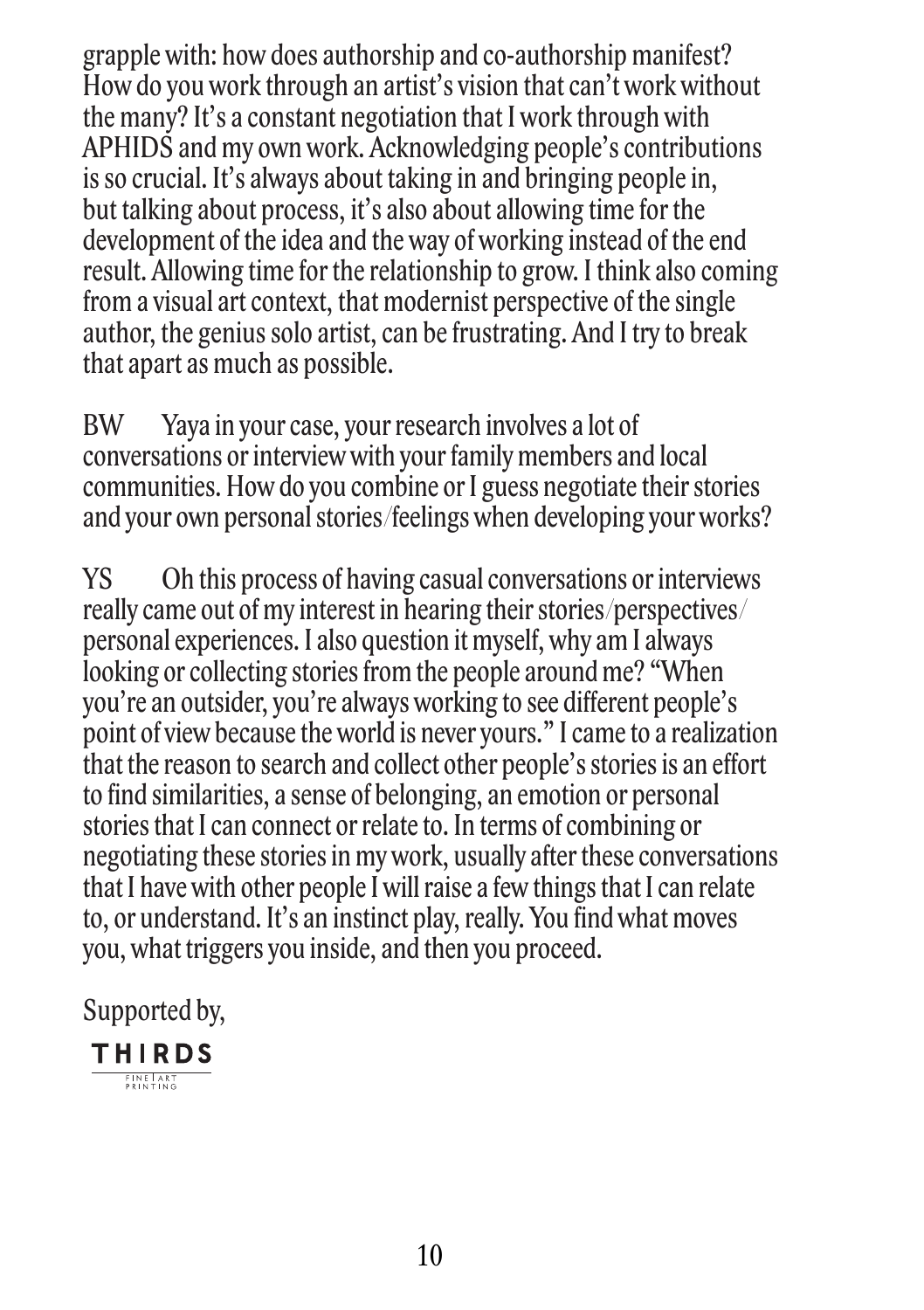Yaya Sung is an interdisciplinary artist, born in Jakarta, Indonesia. She is keen to explore crossdisciplinary collaborations, experimenting with limits and boundaries of being an artist. Yaya is determined to use fear and trauma as the metaphor to understand the meaning of her existence. Her media varies from photography, installation, video, performance, to text and design. She is one of the recipients of 16th Invisible Photographer Asia (IPA) grant.

Eugenia Lim is an Australian artist who works across video, performance and installation. Interested in how nationalism and stereotypes are formed, Lim invents personas to explore the tensions of an individual within society – the alienation and belonging in a globalised world. Conflations between authenticity, mimicry, natural, man-made, historical and anachronistic are important to the work. To this end, Lim finds inspiration in sites and objects that are both 'contemporary' and 'out of time', embodied and virtual. This dialogue between place and performance reflects the push-pull between Australian and Asian, the mono and the multicultural.

Bus Projects acknowledges the traditional custodians of the land on which we operate: the Wurundjeri people and Elders past and present of the Kulin nations.

Bus Projects is supported by the Victorian Government through Creative Victoria and by the Australian Government through the Australia Council, its arts funding and advisory body. Bus Projects' 2017–19 Program is supported by the City of Yarra.